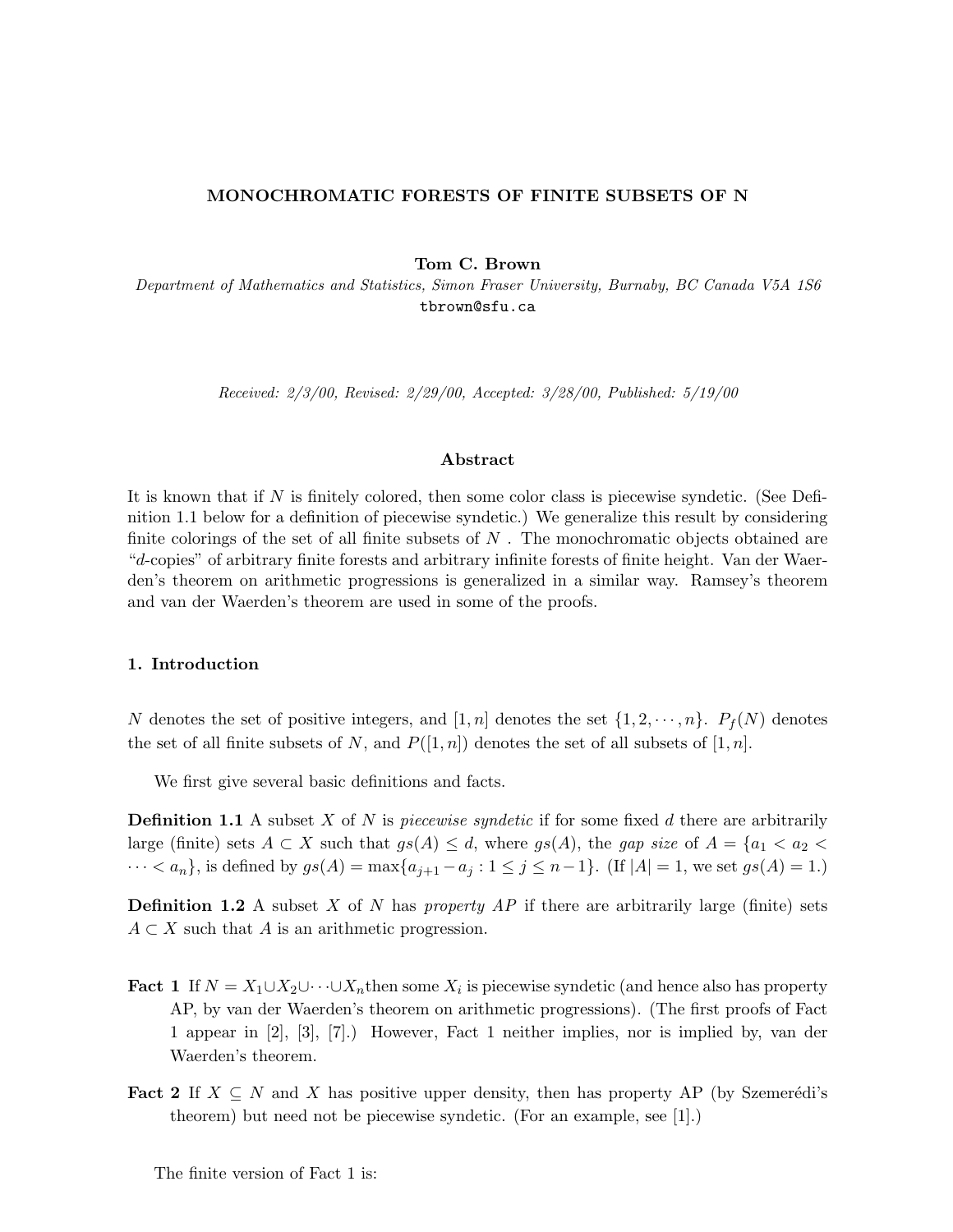**Theorem 1.1** For all  $r \geq 1$  and  $f \in N^N$ , there exists (a smallest)  $n = n(f, r)$  such that whenever  $[1, n]$  is *r*-colored, there is a monochromatic set *A* such that  $|A| > f(gs(A))$ . Furthermore,  $n(f, 1) = f(1) + 1$  and  $n(f, r + 1) \le (r + 1)f(n(f, r)) + 1$ .

*Proof.* We use induction on *r*. For  $r = 1$ , it's clear that  $n(f, 1) = f(1) + 1$ , for then  $A =$  $[1, f(1) + 1]$  is monochromatic, and  $|A| > f(1) = f(gs(A)).$ 

Suppose that  $n(f, r)$  exists, and assume without loss of generality that f is non-decreasing. Let an  $(r + 1)$ -coloring of  $[1, n]$  be given, such that for every monochromatic set  $A \subseteq [1, n]$ ,  $|A| \leq f(gs(A))$ . We'll show that under these conditions  $n \leq (r+1)f(n(f,r))$ , from which it follows that  $n(f, r + 1) \le (r + 1)f(n(f, r)) + 1$ .

Now if  $B = [a, b] \subseteq [1, n]$  misses the color *j*, then by the induction hypothesis (applied to the interval [ $a, b$ ] instead of the interval  $[1, b - a + 1]$  and our assumption about the given coloring,  $|B| = b - a + 1 \leq n(f,r) - 1.$ 

Hence if  $A(j) = \{x \in [1, n] : x \text{ has color } j\}$ , then  $gs(A(j)) \le (b+1)-(a-1) \le n(f, r)$ . Therefore (again by our assumption about the given coloring)  $|A(j)| \leq f(gs(A(j))) \leq f(n(f,r)).$ 

Finally,  $n = \sum |A(j)| \le (r+1) f(n(f,r)).$ 

There are applications of this result to the theory of locally finite semigroups, and in particular to Burnside's problem for semigroups of matrices (see [10]).

In [8] it is shown that there is a 2-coloring  $\chi$  of *N* and a function  $f \in N^N$  such that if  $A = \{a, a+d, a+2d, \dots\}$  is any *χ*-monochromatic arithmetic progression, then  $|A| < f(d)$ . Hence one cannot require the monochromatic set *A* in Theorem 1.1 to be an arithmetic progression.

In this note we generalize Theorem 1.1 by considering finite colorings of  $P([1, n])$  and of  $P_f(N)$ . We also generalize van der Waerden's theorem on arithmetic progressions. (We use van der Waerden's theorem in the proof, as well as Ramsey's theorem.) We conclude with several open questions.

## **2.** *d***-copies Of Finite Rooted Forests**

Theorem 2.1 below is a generalization of Theorem 1.1. To state Theorem 2.1, we need some additional terminology.

Let *F* be any finite rooted forest, by which we mean a union of pairwise disjoint rooted trees. We regard *F* as a partially ordered set in the natural way. This means that the roots of the trees in *F* are the minimal elements of *F*, and for vertices *x*, *y* of *F*,  $x \leq y$  means that in some tree *T* in  $F$ ,  $x$  is an ancestor of  $y$ , that is, the unique path from the root of  $T$  to  $y$  contains *x*. For vertices *x, y* of *F*, we write  $x \wedge y$  for the greatest lower bound of *x, y,* if it exists. (Thus  $x \wedge y$  exists if and only if *x, y* are vertices of some tree *T* in *F*, and then  $x \wedge y$  is the common ancestor of *x* and *y* which has greatest height, that is, is furthest from the root of  $F$ .)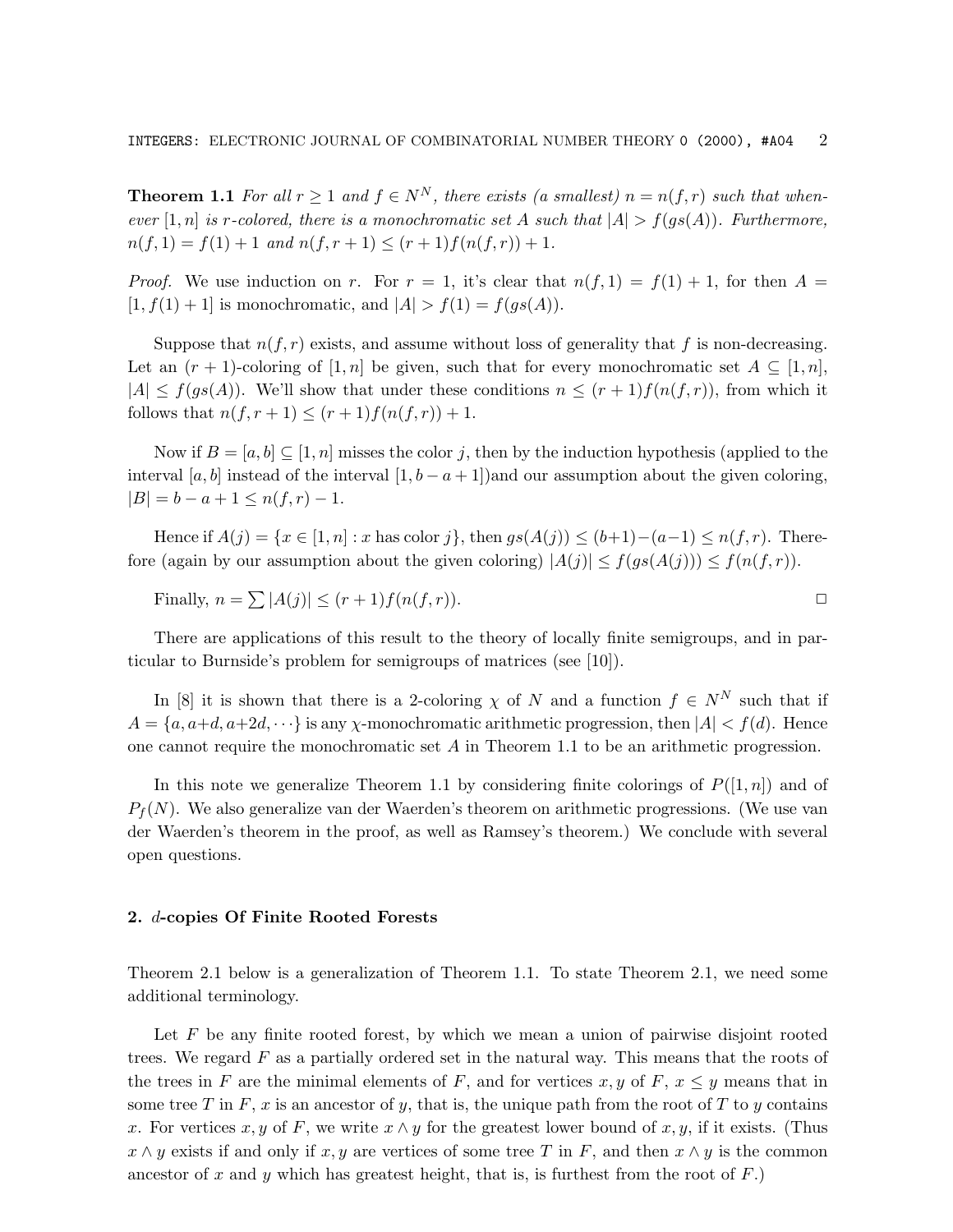**Definition 2.1** Let *F* be a rooted forest, and let  $d \geq 1$ . (This definition applies to both finite and infinite rooted forests *F*.) A d-copy of *F* in  $P([1, n])$  (resp  $P_f(N)$ ) is a subset *S* of  $P([1, n])$ (resp  $P_f(N)$ ) for which there exists a bijection  $\phi$  from the vertex set of *F* to *S* such that for all vertices  $x, y$  of  $F$ ,

- 1.  $x \leq y \Leftrightarrow \phi(x) \subseteq \phi(y)$
- 2. If  $x \wedge y$  exists, then  $\phi(x \wedge y) = \phi(x) \cap \phi(y)$
- 3. If  $x, y$  belong to different trees of *F*, then  $\phi(x) \cap \phi(y) = \emptyset$ .
- 4. If *y* covers *x* then  $|\phi(y)| |\phi(x)| \le d$ . (We say that *y* covers *x* iff  $x < y$  and there does not exist *z* with  $x < z < y$ .

**Theorem 2.1** For all  $r \geq 1$  and  $f \in N^N$ , there exists (a smallest)  $n^* = n^*(f,r)$  such that whenever  $P([1, n^*])$  is *r*-colored, there exist  $d \geq 1$  and monochromatic *d*-copies (all in the same color) of all rooted forests having  $f(d)$  vertices. Furthermore,  $n*(1) = f(1)$  and  $n*(f, r + 1) \le$  $n^*(f,r) \cdot f(n^*(f,r)).$ 

*Proof.* We use induction on *r*. For  $r = 1$ , we can take  $d = 1$ , and then easily construct a 1-copy of any rooted forest with  $f(1)$  vertices, using subsets of  $[1, f(1)]$ . (For a forest with more than one component, we need to use all the elements of  $[1, f(1)]$ .) Therefore  $n^*(f, 1) = f(1)$ .

Now let  $r \geq 1$ , and assume that  $n^*(f,r) = m$  exists. We show that  $n^*(f,r+1) \leq mf(m)$ .

Let an  $(r + 1)$ -coloring  $\chi$  of  $P([1, mf(m)])$  be given. We show that either (Case 1) there is a  $d \geq 1$ , a fixed color  $i, 1 \leq i \leq r$ , and a fixed  $t, 1 \leq t \leq f(m)$ , such that every rooted forest with  $f(d)$  vertices has a *χ*-monochromatic *d*-copy in the color *i*, contained in  $P([1,tm])$ , or else (Case 2) every rooted forest *F* with *f*(*m*) vertices has a *χ*-monochromatic *m*-copy in the color  $r+1$ , contained in  $P([1, mf(m))$ .

**Case 1.** For some *s*, 0 ≤ *s* ≤ *f*(*m*) − 1, there is *A* ⊆ [1*, sm*] (for *P*([*sm* + 1*,*(*s* + 1)*m*]) defined by  $\chi'(B) = \chi(A \cup B)$ ,  $B \subseteq [sm + 1, (s + 1)m]$ , does not use the color  $r + 1$ , and hence is an *r*-coloring. By the induction hypothesis and the definition of *m* (using the interval  $[sm+1,(s+1)m]$  instead of the interval  $[1,m]$ , there is a  $d \geq 1$  and a fixed color  $i, 1 \leq i \leq r$ , such that every rooted forest with  $f(d)$  vertices has a  $\chi'$ -monochromatic *d*-copy in the color *i*, contained in  $\left[\text{sm}+1,\left(s+1\right)\text{m}\right]$ . By adjoining the set *A* to each set in this *d*-copy, we get a *χ*-monochromatic *d*-copy in the color *i*, contained in [1*,*(*s* + 1)*m*]. This finishes Case 1.

**Case 2.** Now we assume that Case 1 does not occur, and that *F* is an arbitrary rooted forest with  $f(m)$  vertices. We show how to construct an *m*-copy of F in  $P([1, mf(m)])$ , which is *χ*-monochromatic in the color *r* + 1.

First, by assumption the color  $r + 1$  occurs when  $\chi$  is restricted to  $P([1, m])$ . Assume  $\chi(B_1) = r + 1$ , where  $B_1 \subseteq [1, m]$ . We set  $\phi(x_1) = B_1$ , where  $x_1$  is a root of *F*.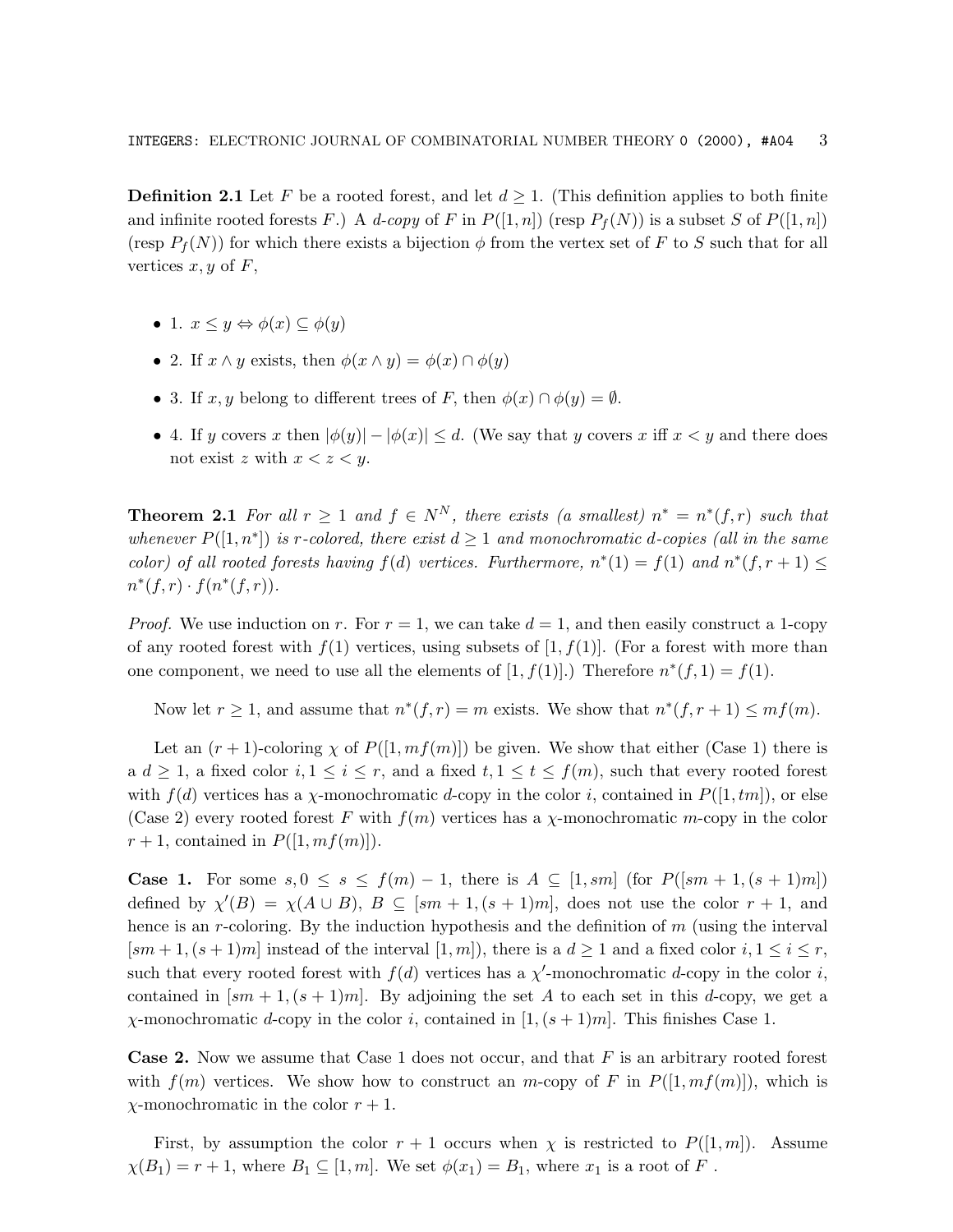If *F* has another root,  $x_2$ , we set  $\phi(x_2) = B_2$ , where  $B_2 \subseteq [m+1, 2m]$  and  $\chi(B_2) = r+1$ . Similarly, if  $x_1, x_2, \dots x_t$  are all the roots of *F*, we define  $\phi(x_i) = B_i$ , where  $B_i \subseteq [(i-1)m+1, im]$ and  $\chi(B_i) = r + 1, 1 \leq i \leq t$ .

The construction continues as follows. Suppose  $y_1$  covers  $x_1$  in *F*. Since  $\phi(x_1) = B_1 \subseteq$  $[P(t,tm],$  we make up the coloring  $\chi'$  on  $P([tm+1,(t+1)m])$  by setting  $\chi'(B) = \chi(B_1 \cup B)$ ,  $B \subseteq [tm+1, (t+1)m]$ . Since Case 1 does not occur,  $\chi'$  takes on the value  $r+1$ , say  $r+1=$  $\chi'(C_1) = \chi(B_1 \cup C_1)$ , where  $C_1 \subseteq [tm+1, (t+1)m]$ . Then we set  $\phi(y_1) = B_1 \cup C_1$ , and clearly  $|\phi(y_1)| - |\phi(x_1)| = |C_1| \leq m$ .

The construction is continued in the same way. If *y* covers *x* in *F*, and  $\phi(x)$  has already been defined but  $\phi(y)$  has not, we set  $\phi(y) = \phi(x) \cup C$ , where *C* is some subset of the next unused interval of length *m*, for which  $\chi(\phi(x) \cup B) = r + 1$ . Since *F* has  $f(m)$  vertices, there are enough intervals of length  $m$  to finish the construction.  $\Box$ 

It is straightforward to show that Theorem 1.1 implies Fact 1. In the same way, it is straightforward to show that Theorem 2.1 implies the following result.

**Theorem 2.2** Let  $P_f(N)$  be finitely colored. Then there exists a fixed  $d \geq 1$  such that for every finite forest *F*, there is a monochromatic *d*-copy of *F*.

#### **3.** *d***-copies Of** *ω***-forests**

In this section, we show that a result considerably stronger than Theorem 2.2 can be proved by using Ramsey's theorem together with Fact 1.

**Theorem 3.1** Let  $P_f(N)$  be finitely colored. Then for some fixed  $d \geq 1$  there exist arbitrarily *large (finite) sets*  $A = \{a_0 < a_1 < \cdots < a_n\}$  ⊂ *N* with  $a_{j+1} - a_j \leq d, 0 \leq j \leq n-1$ , and infinite sets  $Y \subseteq N$  (*Y* depends on *A*) such that  $[Y]^{a_0} \cup [Y]^{a_1} \cup \cdots \cup [Y]^{a_n}$  is monochromatic, where  $[Y]^{a_i}$  denotes the set of all  $a_i$ -element subsets of  $Y$ .

*Proof.* Let *g* be a given finite coloring of  $P_f(N)$ . Using Ramsey's theorem, let  $N = X_0 \supseteqeq X_0$  $X_1 \supseteqeq \cdots \supseteqeq X_m \supseteqeq \cdots$  be a sequence of infinite sets such that for each  $m \geq 1$ , *g* is constant on the set  $[X_m]^m$  of all *m*-element subsets of  $X_m$ . Define the finite coloring *h* of *N* by setting  $h(m) = g(A)$ , where *A* is any *m*-element subset of  $X_m$ .

By Fact 1 above, there is some *i* such that  $h^{-1}(i)$  is a piecewise syndetic set. This means that there is a fixed  $d \geq 1$  such that for arbitrarily large *n*, there are *h*-monochromatic sets  ${a_0 < a_1 < \cdots < a_n}$  with  $a_{j+1} - a_j \leq d, 0 \leq j \leq n-1$ .

Let  $\{a_0 < a_1 < \cdots < a_n\}$  be such an *h*-monochromatic set. By the definition of *h*, *g* is constant on  $[X_{a_0}]^{a_0} \cup [X_{a_1}]^{a_1} \cup [X_{a_2}]^{a_2} \cup \cdots \cup [X_{a_n}]^{a_n}$ . Since  $X_{a_0} \supseteq X_{a_1} \supseteq X_{a_2} \supseteq \cdots \supseteq X_{a_n}$ , we have that *g* is constant on  $[Y]^{a_0} \cup [Y]^{a_1} \cup [Y]^{a_2} \cup \cdots \cup [Y]^{a_n}$ , where  $Y = X_{a_n}$ .

**Definition 3.1** An  $\omega$ -tree of height *n* is a rooted tree in which every maximal chain has  $n+1$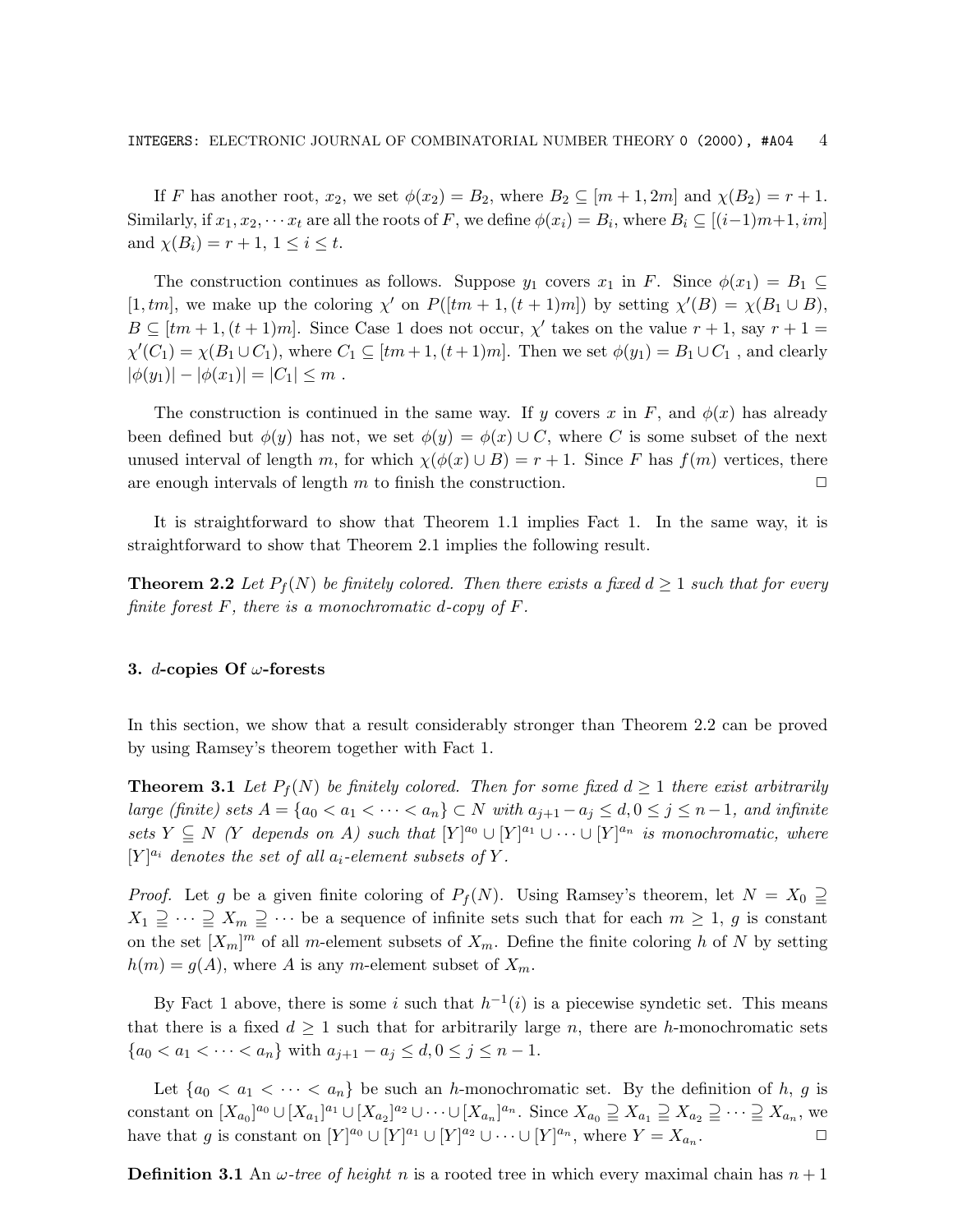vertices, and every non-maximal vertex has infinitely many immediate successors. An *ω*-forest of height *n* is a union of infinitely many pairwise disjoint *ω*-trees of height *n*.

**Corollary 3.2** Let  $P_f(N)$  be finitely colored. Then there exists a fixed  $d \geq 1$  such that for every  $n \geq 1$ , there is a monochromatic *d*-copy of an *ω*-forest of height *n*.

Proof. Let *d* be as in the conclusion of Theorem 3.1, and let *n* be given. From Theorem 3.1, let  $A = \{a_0 < a_1 < \cdots < a_n\}$  ⊂ *N* satisfy  $a_{j+1} - a_j \le d, 0 \le j \le n-1$ , and let *Y* be an infinite set such that  $[Y]^{a_0} \cup [Y]^{a_1} \cup \cdots \cup [Y]^{a_n}$  is monochromatic.

Now it is just a matter of constructing an *ω*-forest *F* of height *n* in which all the roots belong to  $[Y]^{a_0}$ , and for each  $j, 1 \leq j \leq n$ , all the vertices at height *j* belong to  $[Y]^{a_j}$ . For then, if vertex *y* covers vertex *x* in the forest *F*, then for some  $j, 0 \le j \le n - 1, x \in [Y]^{a_j}$ ,  $y \in [Y]^{a_{j+1}},$  and  $x \subset y$ , so that  $|y| - |x| = a_{j+1} - a_j \le d$ .

One construction of F is the following. Assume without loss of generality that  $Y = N$ , and let  $p_1, p_2, \dots, p_k, \dots$  be the sequence of primes. Let the roots of *F* be the sets  $S_i, 1 \leq i$ , where  $S_i = \{p_i, p_i^2, p_i^3, \cdots, p_i^{a_0}\}\$ . For each  $1 \leq i$ , let the vertices which cover the vertex  $S_i$ be the sets  $S_i$  ∪  $S_{ij}$ ,  $i < j$ , where  $S_{ij} = \{p_i p_j, p_i p_j^2, p_i p_j^3, \cdots, p_i p_j^{a_1 - a_0}\}$ . For each 1 ≤ *i* < *j*, let the vertices which cover the vertex  $S_i \cup S_{ij}$  be the sets  $S_i \cup S_{ij} \cup S_{ijk}$ ,  $j < k$ , where  $S_{ijk} = \{p_i p_j p_k, p_i p_j p_k^2, p_i p_j p_k^3, \cdots, p_i p_j p_k^{a_2-a_1}\}\.$  Continue in this way until an *ω* -forest of height *n* is obtained.  $\Box$ 

#### **4. Arithmetic Copies Of** *ω***-forests**

In this section, we use Ramsey's theorem together with van der Waerden's theorem on arithmetic progressions to obtain a result similar to Theorem 3.1, except that now the set *A* will be an arithmetic progression.

**Theorem 4.1** Let  $P_f(N)$  be finitely colored. Then for every  $n \geq 1$  there exist an arithmetic progression  $\{a, a+d, a+2d, \cdots a+(n-1)d\}$  and an infinite set Y such that  $[Y]^a \cup [Y]^{a+d} \cup$  $[Y]$ <sup>a+2d</sup> ∪ ···∪  $[Y]$ <sup>a+(n-1)d</sup> is monochromatic.

Proof. The proof is essentially the same as the proof of Theorem 3.1. Let *g* be a given finite coloring of  $P_f(N)$ . Using Ramsey's theorem, let  $N = X_0 \supseteq X_1 \supseteqeq \cdots \supseteq X_m \supseteqeq \cdots$  be a sequence of infinite sets such that for each  $m \geq 1$ , *g* is constant on the set  $[X_m]^m$  of all *m*-element subsets of  $X_m$ . Define the finite coloring *h* of *N* by setting  $h(m) = g(A)$ , where *A* is any *m* -element subset of  $X_m$ .

By van der Waerden's theorem on arithmetic progressions, for every  $n \geq 1$  there is an *h*monochromatic set  $\{a, a+d, a+2d, \cdots a+(n-1)d\}$ . Hence, as in the proof of Theorem 3.1, *g* is constant on  $[Y]^a \cup [Y]^{a+d} \cup [Y]^{a+2d} \cup \cdots \cup [Y]^{a+(n-1)d}$ , where  $Y = X_{a+(n-1)d}$ . 
□

**Definition 4.1** Let *F* be a rooted forest. An *arithmetic copy* of *F* in  $P([1, n])$  (resp  $P_f(N)$ ) is a subset *S* of  $P([1, n])$  (resp  $P_f(N)$ ) for which there exist positive integers a, d and a bijection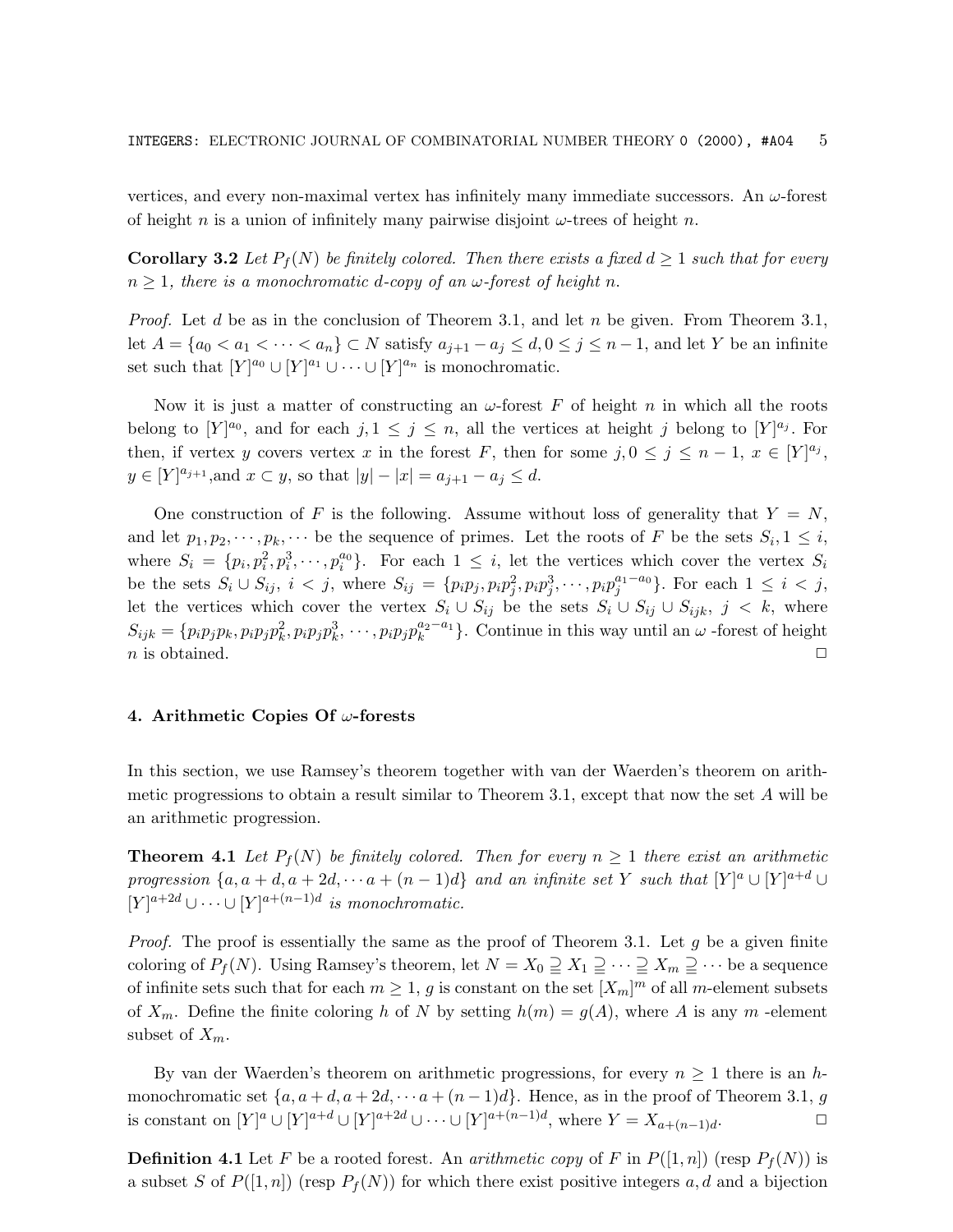$\phi$  from the vertex set of *F* to *S* such that for all vertices *x, y* of *F*,

- 1.  $x \leq y \Leftrightarrow \phi(x) \subseteq \phi(y)$
- 2. If  $x \wedge y$  exists, then  $\phi(x \wedge y) = \phi(x) \cap \phi(y)$
- 3. If  $x, y$  belong to different trees of *F*, then  $\phi(x) \cap \phi(y) = \emptyset$ .
- 4. If *x* is any root of *F*, then  $|\phi(x)| = a$ .
- 5. If *y* covers *x* then  $|\phi(y)| |\phi(x)| = d$ .

**Corollary 4.2** Let  $P_f(N)$  be finitely colored. Then for every  $n \geq 1$  there exists a monochromatic arithmetic copy of an *ω*-forest of height *n*.

Proof. Using Theorem 4.1,the monochromatic arithmetic copy of an *ω*-forest of height *n* can be constructed just as in the proof of Corollary 3.2.  $\Box$ 

**Corollary 4.3** For all  $r \geq 1$  and  $k \geq 1$ , there exists (a smallest)  $w^* = w^*(k,r)$  such that whenever  $P([1, w^*]$  is r-colored, there exist  $a \geq 1$  and  $d \geq 1$  and monochromatic arithmetic copies (all in the same color) of all rooted forests having *k* vertices. These monochromatic copies have the property that every vertex at height  $j = 0, 1, \cdots$  has size  $a + jd$ .

Proof. This follows from Corollary 4.2 by a compactness argument. (It could also be proved directly, using the finite forms of Ramsey's theorem and van der Waerden's theorem.) □

## **5. Remarks And Open Questions**

Piecewise syndetic sets are discussed at length in [5] and [6].

Howard Straubing [10] has used Theorem 1.1 to give new proofs (which are almost entirely combinatorial) of all of the key theorems dealing with the local finiteness of semigroups of matrices over an arbitrary field, and with the local finiteness of subsemigroups of rings satisfying a polynomial identity. Since trees give a natural way to describe *n*-ary operations, perhaps Theorem 2.1 may have some applications to algebra.

The proof of Theorem 4.1, although found independently from [9], combines van der Waerden's theorem and Ramsey's theorem in the same way these were combined in the proof of Theorem 2 in [9]. Some related results, and additional references, can be found in [11] and [12].

It was observed by J. Walker, as reported in [13], that if  $k \geq 1$  and  $\varepsilon > 0$  are given, then for sufficiently large *n*, if  $S \subseteq P([1, n])$  and  $|S| > \varepsilon |P([1, n])|$ , *S* must contain an arithmetic copy of a path of length *k*. Is it true that *S* must also contain arithmetic copies of all *k*-vertex rooted forests?